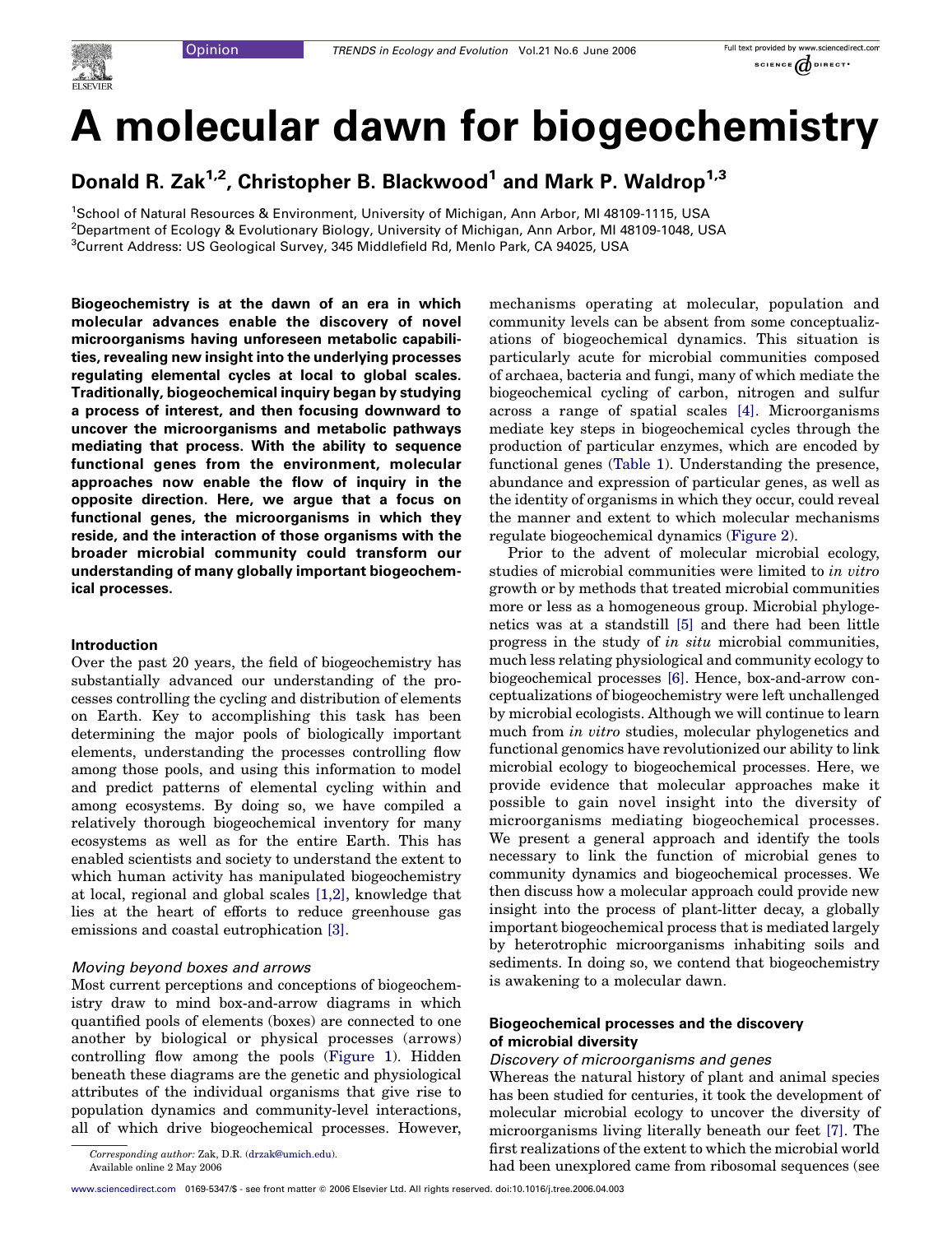<span id="page-1-0"></span>

Figure 1. The biogeochemical cycling of carbon in terrestrial ecosystems. The biogeochemical cycling of carbon is typically conceived of as a box (ecosystem pools) and arrow (processes controlling flow among pools) diagram. Using this approach, decomposer microorganisms (highlighted in yellow) have been conceptualized as a homogenous community catalyzing plant-litter decay, soil organic matter formation and the return of  $CO<sub>2</sub>$  to the atmosphere via microbial respiration. Hidden within this box-and-arrow conceptualization are diverse bacteria and fungi whose physiological attributes give rise to population and community dynamics, ultimately yielding a globally important biogeochemical process.

Online Supplementary Information, [\[8\]](#page-6-0)), which rebuilt the tree of life and revealed novel microorganisms residing in most of the environments sampled. Entirely new microbial phyla without cultured representatives were found to be widespread in soil as well as in oceans, animal guts and other environments [\[9\]](#page-6-0). Recently, approaches have been developed that couple the discovery of microbial diversity directly to physiology and biogeochemistry. In a metagenomics study, Beja et al. [\[10\]](#page-6-0) investigated the genetic potential of an uncultured marine proteobacterium (SAR86) discovered through its ribosomal sequence. Their analysis revealed a gene for a rhodopsin-like protein (i.e. a photoreceptor) that had not been previously detected within bacteria. DNA sequences indicated that SAR86 was a globally distributed group, comprising up to 10% of marine bacteria and, moreover, it engaged in a previously unknown form of photolithotrophy or photoheterotrophy [\[11\]](#page-6-0). The biogeochemical consequences of this finding are currently unknown, but they could alter our understanding of carbon cycling in the oceans [\[12\]](#page-6-0).

The approaches discussed here rely on targeting ribosomal and functional genes for analysis by using knowledge stored in molecular databases (Box 1). To avoid this bias, Venter et al. [\[13\]](#page-6-0) used shotgun sequencing of a metagenome clone library from the Sargasso Sea. They demonstrated that bacterial rhodopsins were widespread and not restricted to the proteobacterial clade in which they were initially detected. The authors also identified 794 061 genes (i.e. 65% of the total) that could not be categorized according to their function [\[13\]](#page-6-0). Could these genes encode proteins that participate in important biogeochemical processes? Understanding the function of these uncategorized genes as well as other environmental sequences (e.g. ribosomal DNA sequences; see Online Supplementary Information) has reinvigorated attempts to isolate and study the diversity of microorganisms that we now know to exist in a wide range of environments [\[14\]](#page-6-0). Although we still have much to learn before the biochemical steps mediating any biogeochemical process are fully understood, molecular tools now make it possible to at least embark on this journey.

#### Uncovering novel biogeochemical function

Stable isotope probing (SIP) is an approach that can uncover novel microorganisms involved in a biogeochemical process, despite a lack of related DNA sequences in molecular databases. SIP avoids the need for a priori knowledge of functional genes that mediate a particular biogeochemical pathway, because an isotopically enriched substrate (e.g.  $^{13}$ C or  $^{15}$ N) is used to directly label the DNA of organisms participating in that pathway. SIP was

Table 1. Examples of microbial genes and enzymes mediating biogeochemical processes

| <b>Process</b>         | <b>Enzyme</b>                   | Genes      | Refs     |  |
|------------------------|---------------------------------|------------|----------|--|
| $N2$ fixation          | Nitrogenase                     | nif        | $[18]$   |  |
| Denitrification        | Nitrite reductase               | nirK, nirS | $[38]$   |  |
| Nitrification          |                                 |            |          |  |
| $NH_{4}^{+}$ oxidation | Ammonium monooxygenase          | amo        | $[39]$   |  |
|                        | Hydroxylamine oxidoreductase    | hao        | [40]     |  |
| $CO2$ fixation         | RUBP carboxylase-oxygenase      | cbbL, cbbM | $[41]$   |  |
| Methanogenesis         | Methyl-coenzyme M reductase     | mcr        | [42, 43] |  |
| Methane oxidation      | Methane mono-oxygenase          | mmo        | $[44]$   |  |
| Sulfate reduction      | Dissimilatory sulfite reductase | dsr        | $[45]$   |  |
| Sulfur oxidation       | Sulfite oxidoreductase          | sor        | $[46]$   |  |
| Plant litter decay     |                                 |            |          |  |
| Lignin                 | Phenol oxidase                  | lcc        | $[47]$   |  |
|                        | Manganese peroxidase            | mnp        | $[48]$   |  |
|                        | Lignin peroxidase               | lip        | $[49]$   |  |
|                        | Glyoxyl oxidase                 | glx        | $[50]$   |  |
| Cellulose              | <b>B-Glucosidase</b>            | bgl        | $[36]$   |  |
|                        | Cellobiohydrolase               | cbh        | $[36]$   |  |
|                        | Endoglucanase                   | egl        | $[36]$   |  |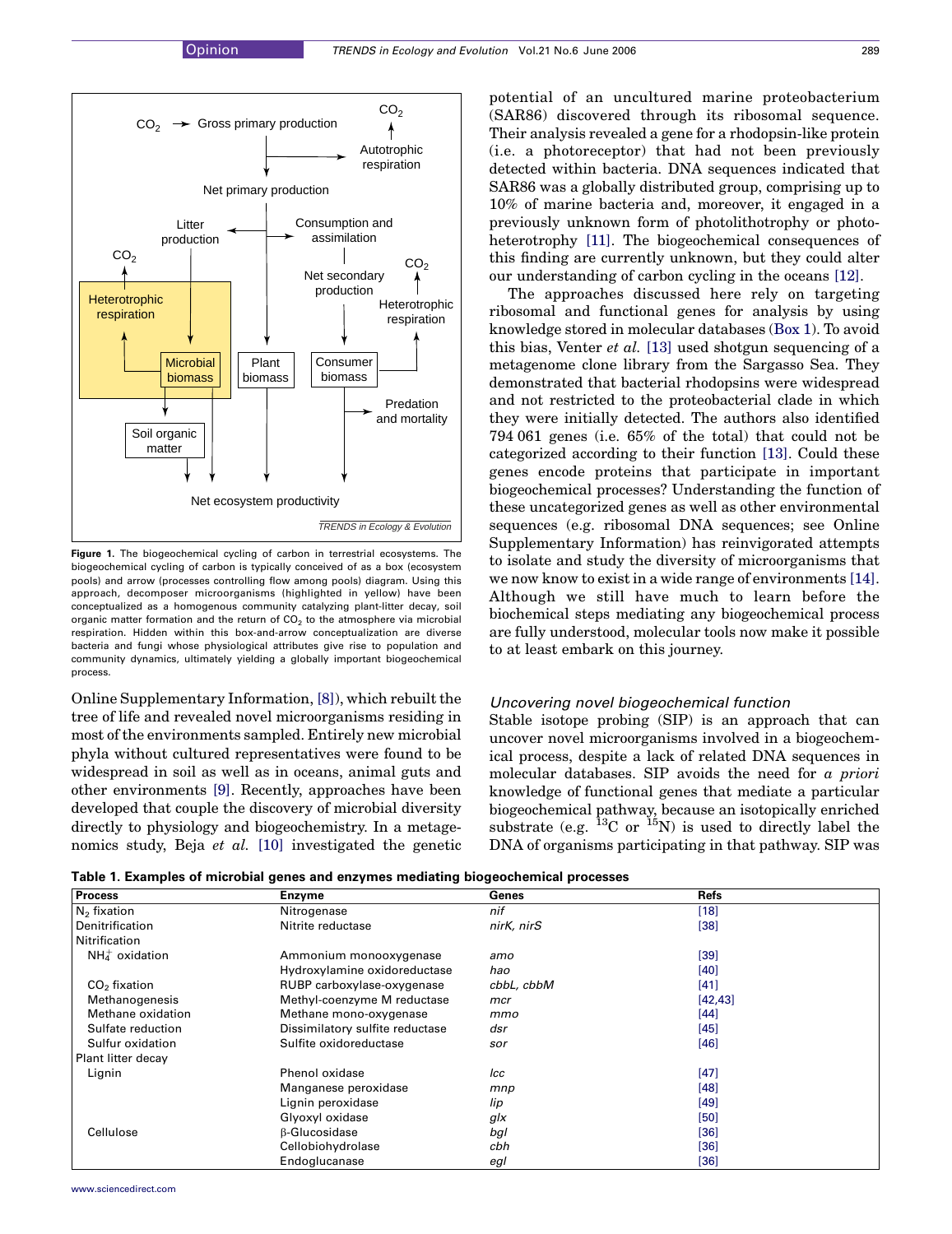<span id="page-2-0"></span>

Figure 2. A conceptual model linking biogeochemical processes to functional genes via the activity of enzymes mediating key steps in biogeochemical pathways. Plantlitter decay is used as an example to illustrate how functional genes and enzymes control a particular biogeochemical process. Listed beneath the aspects of functional gene analysis are the molecular techniques that provide insight into the abundance, composition and activity of functional genes and the organisms in which those genes occur.

initially used to investigate microbial methane consumption in soil and suggested that methylotrophic activity occurs in Acidobacterium, a ubiquitous, but rarelycultured bacterial phylum that was previously unknown to metabolize methane [\[15\].](#page-6-0) This approach has since been used in a variety of environments to demonstrate that metabolically active microorganisms are, in many cases, neither the most commonly studied nor even the most abundant [\[16,17\]](#page-6-0). In combination, metagenomics and SIP could yield important discoveries about active microorganisms and the diversity of biochemical pathways by which biogeochemical processes are carried out, although both have important limitations as well as advantages (see [Table 2](#page-3-0) and Online Supplementary Information). Although many biogeochemical investigations begin by studying a process (e.g. methane oxidation) and then focus downward to reveal the organisms, biochemical pathways and genes involved, molecular microbial ecology complements this approach by enabling movement in the opposite direction (Figure 2).

## Linking microbial genes to biogeochemical processes

Functional genes encode enzymes that catalyze key steps in biogeochemical pathways, and it is now possible to quantify their abundance, diversity and expression in the environment [\[18\]](#page-6-0) ([Table 1;](#page-1-0) Figure 2). This advance provides an opportunity to expand biogeochemical inquiry to genes encoding enzymes catalyzing key reactions in biogeochemical processes and to the community of microorganisms mediating those processes. As we have highlighted earlier, molecular advances also enable inquiry starting with genes (e.g. encoding bacteriorhodopsin) and ending with biogeochemical processes

#### Box 1. Molecular databases

Many databases, and their associated search functions, have become standard tools in molecular biology and microbial ecology. Molecular databases are used by microbial ecologists to identify uncharacterized genes, or to develop assays targeting genes of a specific function or phylogeny. In the first case, sequence similarities can strongly suggest the function and phylogenetic history of the uncharacterized gene, or at least a set of probable scenarios. In the second, short oligonucleotide sequences can be used, through PCR or probing, to quantify the abundance and composition of organisms that are specifically targeted because they belong to a particular functional or taxonomic group.

The largest databases (e.g. GenBank) are warehouses where raw DNA or protein sequences of all types are deposited, and are comprehensive, but uncurated. Data obtained from such databases must be used with caution because of the potential for misinterpretation and annotation errors [\[52,53\]](#page-7-0). There are many smaller molecular databases created to provide summaries and interpretation of a variety of data and with varying levels of curation. The 2005 version of the Molecular Database Collection (a database of databases) includes 719 entries [\[54\]](#page-7-0), but it is not a comprehensive list. Commonly used databases that are of relevance to microbial ecologists include:

- † The National Center for Biotechnology Information (NCBI) website is home to GenBank and a variety of other databases and tools (<http://www.ncbi.nih.gov/>).
- The Ribosomal Database Project (RDP) maintains an aligned database of prokaryotic small-subunit (16S) ribosomal sequences [\(http://rdp.cme.msu.edu/\)](http://rdp.cme.msu.edu/).
- † CAZy includes molecular sequences of carbohydrate-active enzymes cross-referenced by protein family and biochemical activity. [\(http://afmb.cnrs-mrs.fr/CAZY/\)](http://afmb.cnrs-mrs.fr/CAZY/).
- † Pfam is a database of protein domains and domain profiles that can be used to categorize new sequences and examine protein structure [\(http://www.sanger.ac.uk/Software/Pfam/\)](http://www.sanger.ac.uk/Software/Pfam/).
- **BRENDA** is a database of biological and biochemical data organized by enzyme function, with links to protein sequences [\(http://www.brenda.uni-koeln.de/\)](http://www.brenda.uni-koeln.de/).

(e.g. photolithotrophy or photoheterotrophy). We illustrate this conceptual flow with bi-directional arrows in Figure 2, and we contend that the ability to traverse levels of biological organization in both directions could transform our current approach to, and understanding of, biogeochemistry.

#### Microbial functional groups

A key step in making this transformation is identifying functional groups within microbial communities, the enzymes of which mediate particular biogeochemical processes. The presence of a functional gene in a genome determines the membership of a microorganism in a functional group engaged in a particular biogeochemical process. Delineating functional groups using functional genes forces the researcher to reconceptualize the biogeochemical process in the context of the basic biological requirements of that process. This can reveal the complexity of some seemingly simple processes that in fact require the activity of a variety of functional groups (e.g. plant-litter decay). Although there is still unexplored diversity in microbial communities, functional genes performing the same task in disparate taxa are frequently related, falling into one enzyme family. This arises when functional genes are ancient evolutionary developments or have been the subject of horizontal gene transfer.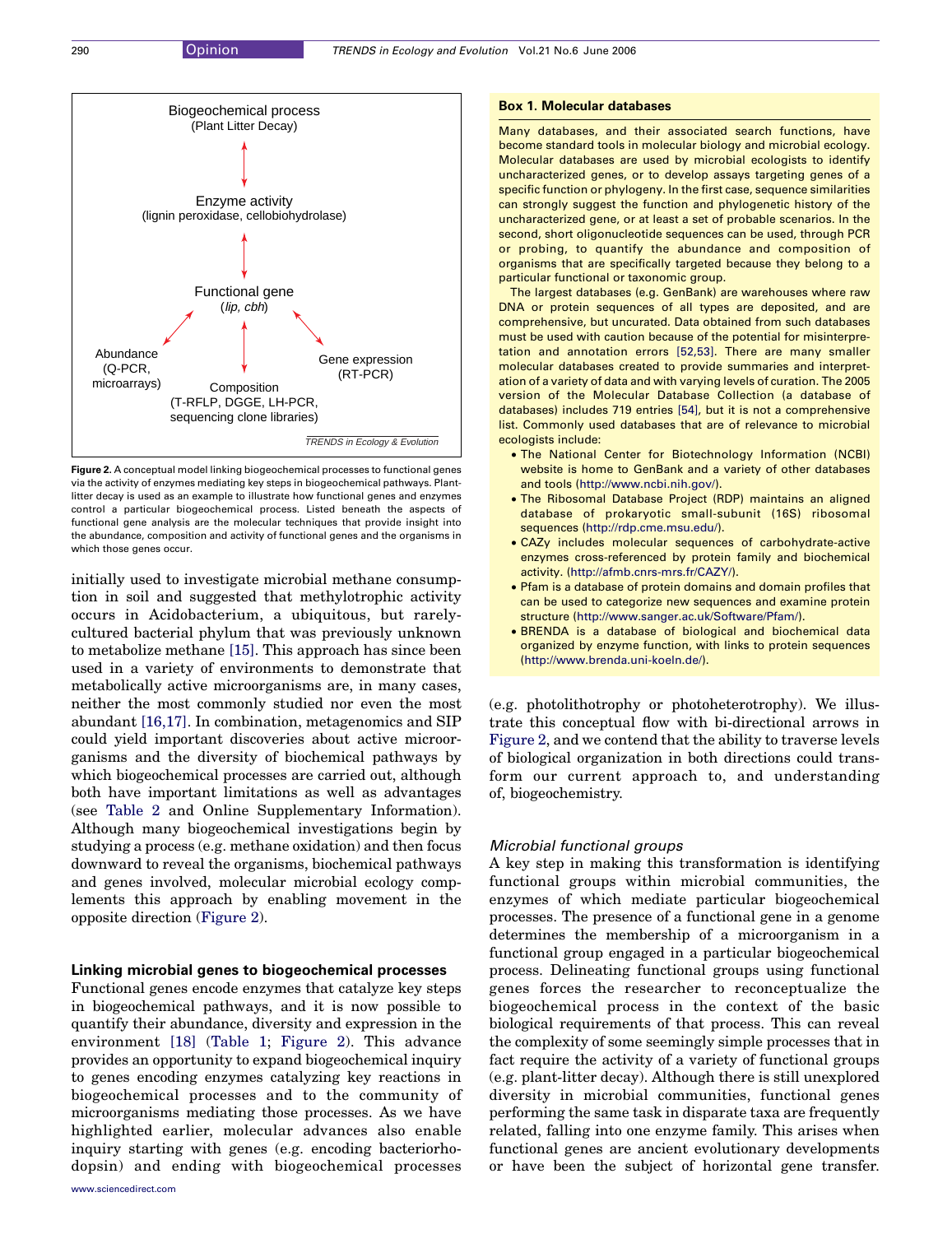#### <span id="page-3-0"></span>Table 2. Methods for molecular microbial ecology<sup>a</sup>

| Methodology       | <b>Description</b>                                                                                                                                                                                                                                                      | <b>Advantages</b>                                                                                                                                                                                                                                                                            | <b>Limitations</b>                                                                                                                                                                                                                                                                                                                                                                                                                      |
|-------------------|-------------------------------------------------------------------------------------------------------------------------------------------------------------------------------------------------------------------------------------------------------------------------|----------------------------------------------------------------------------------------------------------------------------------------------------------------------------------------------------------------------------------------------------------------------------------------------|-----------------------------------------------------------------------------------------------------------------------------------------------------------------------------------------------------------------------------------------------------------------------------------------------------------------------------------------------------------------------------------------------------------------------------------------|
| <b>DGGE</b>       | Profiles microbial community<br>composition based on differences<br>between taxa in denaturation<br>of a PCR-amplified gene                                                                                                                                             | Compares community composition and<br>relative abundance of sequences within<br>a targeted microbial group without<br>random subsampling of sequences (e.g.<br>cloning)                                                                                                                      | Inappropriate for measuring diversity<br>because only dominant community<br>members can be detected. DNA with<br>different sequences can migrate to<br>same point in a DGGE gel, making<br>sequencing of individual bands<br>necessary for<br>identification                                                                                                                                                                            |
| Meta-<br>genomics | Involves cloning and analysis of large<br>genomic DNA fragments isolated from a<br>mixed community. A metagenomic clone<br>library can be screened for functional or<br>taxonomic genes of interest, or<br>sequenced by shotgun sequencing                              | Results in discovery of new enzymes,<br>metabolic pathways and organisms with<br>impacts on biogeochemical processes.<br>Detected genes are linked to their<br>genomic context, which reveals further<br>information about the potential niche,<br>activity and life history of the organism | In a complex community, it is necessary<br>to analyze an enormous clone library to<br>overcome random sampling of many<br>genomes. This approach is currently<br>used for biological discovery, rather<br>than quantitative hypothesis testing                                                                                                                                                                                          |
| Microarrays       | Assembly of hundreds to thousands of<br>oligonucleotide probes distributed in<br>spots on a microscope slide, enabling<br>simultaneous measurement of<br>abundance of functional genes as well as<br>ribosomal genes, which can be used for<br>phylogenic determination | Provides quantitative data on<br>abundance of a target group                                                                                                                                                                                                                                 | No information is obtained about<br>diversity or composition within the<br>target groups, although many groups<br>and sub-groups can be targeted. Only<br>genes for which a priori information is<br>available can be targeted, and the genes<br>are not placed in a genomic context.<br>Can also be difficult to optimize for<br>complex communities because there<br>are many probes with varying optimal<br>hybridization conditions |
| <b>PCR</b>        | Use of targeted primers and a DNA<br>polymerase to amplify a particular gene<br>or region of DNA, normally performed<br>in vitro. The gene might be of interest for<br>phylogenic determination or functional<br>gene analysis                                          | Enables analyses to be conducted on a<br>particularly well-understood gene, and<br>limits the analysis to a manageable<br>amount of genetic variability                                                                                                                                      | Only genes for which a priori infor-<br>mation is available can be targeted.<br>Horizontal gene transfer and duplicate<br>genes can confound efforts to infer<br>phylogeny when analysis is focused on<br>single genes. Methods that rely on PCR<br>are prone to a variety of artifacts that<br>can arise in this process [51]                                                                                                          |
| Q-PCR             | Used to measure gene abundance by<br>detecting the cycle at which a PCR product<br>starts to accumulate<br>exponentially                                                                                                                                                | Provides quantitative data on<br>abundance of a target group                                                                                                                                                                                                                                 | Information is obtained about diversity<br>or composition within the target<br>groups. Also see PCR                                                                                                                                                                                                                                                                                                                                     |
| <b>T-RFLP</b>     | Profiles microbial community<br>composition based on differences among<br>taxa in the lengths of terminal restriction<br>fragments of a PCR-amplified gene. Such<br>fragments are labeled using a fluorescent<br>primer and then separated by<br>electrophoresis        | Compares community composition and<br>relative abundance of sequences within<br>a targeted microbial group without<br>random subsampling                                                                                                                                                     | Inappropriate for measuring diversity<br>because only dominant community<br>members are detected. Taxa with<br>different sequences can have the same<br>sized terminal restriction fragments,<br>making analysis of parallel clone<br>libraries necessary for identification                                                                                                                                                            |

<sup>a</sup>For further details, see Online Supplementary Information.

Hence, some functional groups, such as nitrogen-fixing bacteria, can be defined by the presence of a single functional gene occurring across disparate taxa ([Table 1](#page-1-0)). Other groups, such as denitrifying bacteria, include microorganisms with a few functional genes that have unrelated sequences but that catalyze the same biochemical reaction [\(Table 1](#page-1-0)). These functional genes, as well as others, are mechanistically linked to biogeochemical processes via the enzymes that they produce, the activity of which can be assessed by the use of a range of physiological assays, such as assessing the activity of extracellular enzymes or the use of stable isotope tracers.

Biogeochemical processes could be influenced by the abundance of a particular functional gene, the taxonomic composition of a particular function group (e.g. owing to differences in gene expression), or interactions between the functional group and the broader microbial community. Clearly, a larger population of organisms has a greater capacity for enzyme production. The abundance of a microbial functional group can be assessed using quantitative polymerase chain reactions (Q-PCR, or realtime PCR), or by probing functional genes using DNA microarrays [\[19\]](#page-6-0) (Table 2). For example, Hawkes et al. [\[20\]](#page-6-0) used Q-PCR to estimate the abundance of ammoniaoxidizing bacteria in soil beneath a variety of plant species and found that the abundance of these organisms accounted for 52% of the variability of in gross nitrification rates.

Members of a functional group are likely to differ in the rate at which they perform a particular process and in their responses to environmental conditions, providing a potential link between functional group composition and rates of biogeochemical processes. However, the effect of species composition, diversity and evenness on ecosystem function (i.e. biogeochemical processes) is the subject of ongoing debate [\[21\].](#page-6-0) Insight into the composition, diversity and evenness of microbial functional groups can now be obtained by community analysis of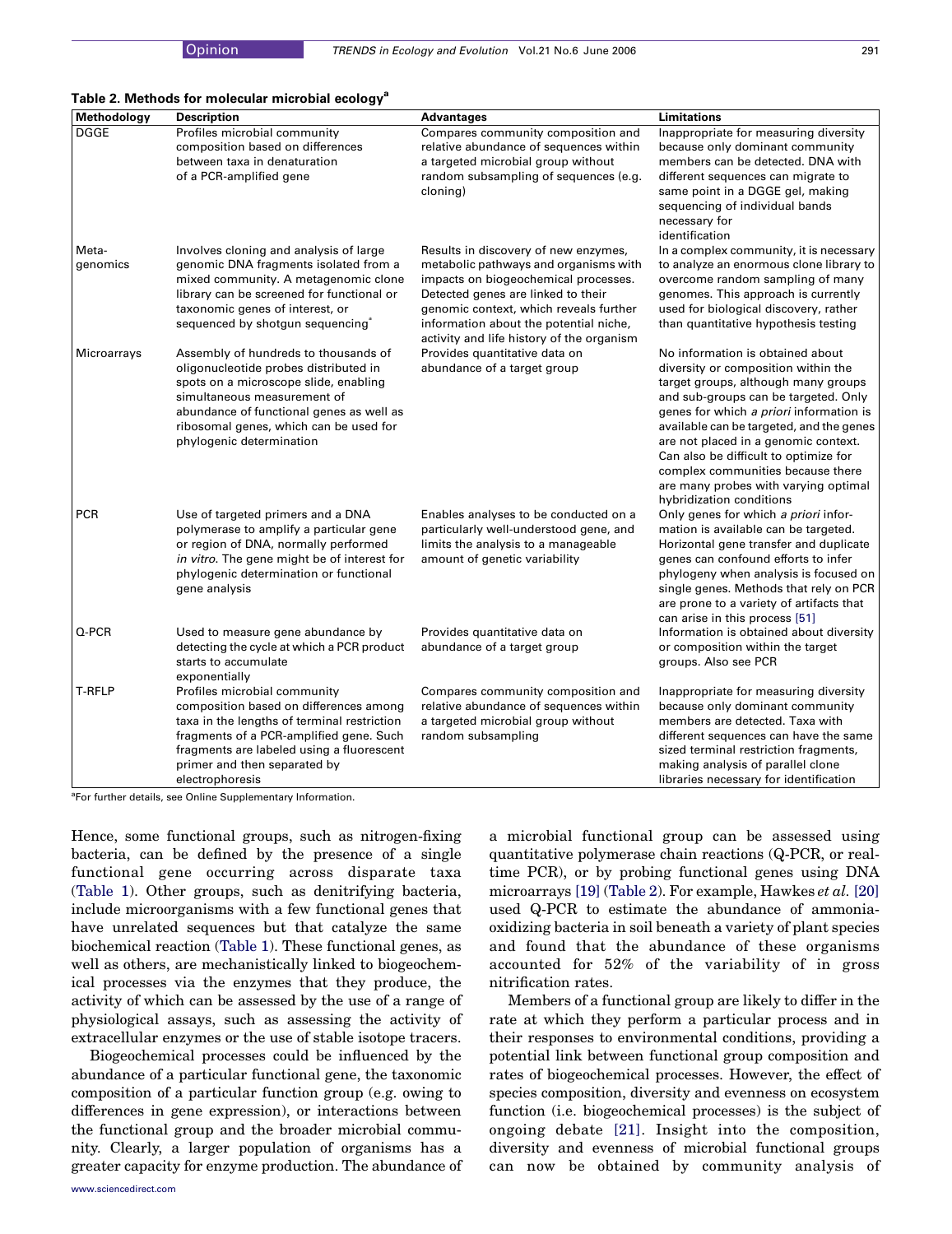PCR-amplified functional genes. Cloning and then sequencing yields the most detailed picture, because sequence information is obtained directly. Community profiling approaches, such as terminal restriction fragment length polymorphism (T-RFLP) and denaturing gradient gel electrophoresis (DGGE), can also be used to compare the composition of dominant functional group members [\[22\]](#page-6-0) in a larger number of samples [\(Table 2](#page-3-0)). We expect that the aforementioned approaches will provide new insight into how biogeochemical processes are influenced by the composition and diversity of microbial functional groups as well as the broader community of microorganisms in which particular functional groups reside.

Expression of a functional gene is also a crucial aspect of how microbes regulate biogeochemical cycles. Many microorganisms can remain dormant for extended periods and can grow quickly under favorable conditions. All organisms alter gene expression to some degree under different environmental conditions. If a subset of the organisms in an environment is active, then how can we identify which organisms these are? SIP can reveal which microorganisms are actively participating in a particular process (i.e. those which metabolize an isotopically labeled substrate and produce labeled DNA). Active microorganisms can also be studied through mRNA extracted from the environment, which is then subjected to reverse transcription and subsequent amplification (RT-PCR) [\[23\].](#page-6-0) mRNA transcripts are a clear indication of gene expression by a particular microorganism; however, transcripts have a lifespan of only minutes to hours [\[24\]](#page-6-0), and careful consideration of this fact is necessary when interpreting this information [\(Table 2](#page-3-0)).

Functional genes exist in the context of genomes, which define the genetic potential of a microorganism and constrain its phenotypic traits. Species can be categorized into different functional groups depending on the process of interest, and it might be necessary to use a variety of species traits to understand fully the dynamics within a particular functional group [\[25,26\].](#page-6-0) We expect that functional gene assays will have the greatest power when genes are affiliated with their genomic context, including other functional genes, phylogenetic history, growth form, life history and habitat. Just as functional genes exist in the context of genomes, organisms in functional groups exist in the context of a broader microbial community. Members of a functional group undoubtedly interact with other microorganisms in a variety of ways, including as mutualists, competitors, parasites, or predators. Many of the approaches discussed here have been applied to ribosomal genes, which provide phylogenic information that can be used to understand microbial community composition [\[22\].](#page-6-0) Although there is much to be learned by approaching biogeochemical processes from the perspective of functional genes, microbial functional group abundance and composition should be interpreted in a broader ecological context. Doing so will help unfold how genetic and physiological attributes of particular microorganisms give rise to population dynamics and community-level interactions, which ultimately drive biogeochemical processes.

# Plant litter decay: integration of molecular microbial ecology and biogeochemistry

The microbial breakdown of plant litter is a biogeochemical process of global importance and is largely mediated by microbial enzymes that disassemble the polymeric components of the plant cell wall ([Figure 3](#page-5-0)). Inasmuch, decomposition provides an example where functional genes have direct implications for population-, community- and ecosystem-level dynamics. For example, it is well understood that a freshly fallen leaf harbors a microbial community broadly different from that occurring during the latter stages of decomposition [\[27\]](#page-6-0). But how do physiological attributes and life form influence microbial community composition as decay progresses? Do compositional shifts during the course of decay result in functional changes that, in turn, drive the biogeochemical cycling of carbon in the soil? Although these questions have been asked by microbial ecologists for decades, we can now address them in a manner that integrates across levels of biological organization by linking the occurrence and activity of individual populations to community dynamics and biogeochemical processes.

Plant litter is a chemically heterogeneous substrate for microbial growth, containing a range of organic compounds that serves as a substrate for microbial metabolism [\(Figure 3](#page-5-0)). To a large extent, heterotrophic bacteria and fungi enzymatically harvest energy from plant detritus by metabolizing carbohydrate polymers (e.g. cellulose and hemicellulose) in plant cell walls. These energy-rich compounds are often enmeshed by lignin ([Figure 3](#page-5-0)), an aromatic polymer that conveys structural rigidity to cell walls, as well as protection against pathogenic attack. Once plant litter enters the soil, several classes of extracellular enzymes are deployed by soil fungi to depolymerize lignin, exposing hemicellulose and cellulose microfibrils from which energy can be derived by fungi and bacteria alike. Although many enzymes catalyzing the breakdown of plant litter occur across a range of microbial taxa, an increasing amount of genetic information makes it possible to assay the abundance of particular functional genes and organisms mediating key aspects of plant litter decay [\(Table 1](#page-1-0)).

White rot Basidiomycota and xylariaceous Ascomycota are the primary agents of lignin degradation, and these fungi synthesize several classes of extracellular enzymes that oxidatively depolymerize lignin by cleaving  $\beta$ -O-4 bonds [\[28\]](#page-6-0) [\(Figure 3](#page-5-0)). Accordingly, lignin-degrading organisms comprise a well-defined microbial functional group; they conduct a key step during litter decomposition, and their genome contains functional genes that produce enzymes catalyzing a particular biochemical task. Lignolytic enzymes are well characterized, gene sequences are known for a variety of fungi [\[29\]](#page-6-0) and primers have been developed to amplify genes encoding fungal phenol oxidase and manganese-peroxidase [\[30–32\]](#page-6-0). With this information, it becomes possible to quantify the abundance, composition and activity of these slowgrowing fungi over the course of plant-litter decay, or in response to environmental factors. Furthermore, the ability to assess the activity of lignolytic enzymes in the environment [\[33\]](#page-6-0), in combination with information about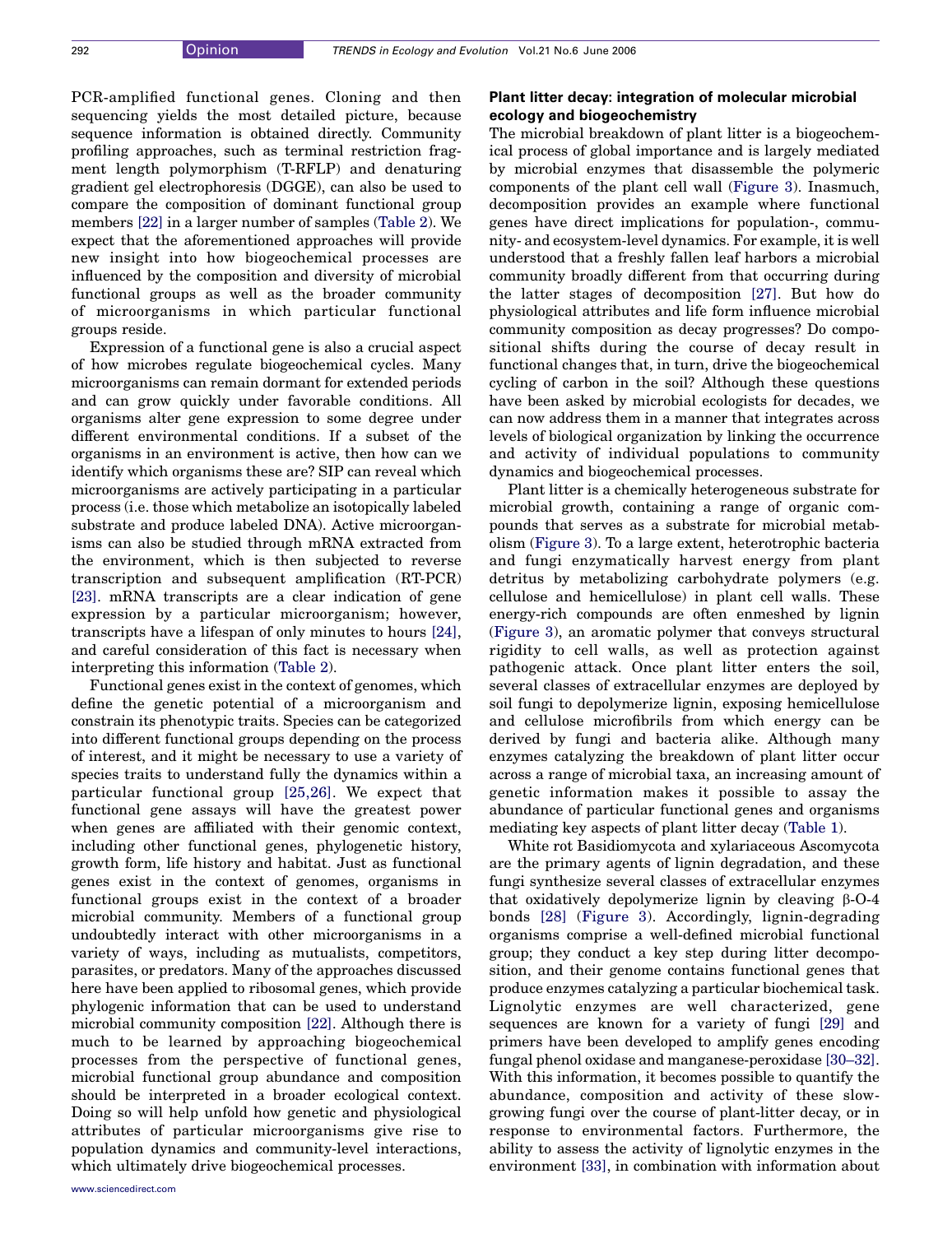<span id="page-5-0"></span>

Figure 3. The plant cell wall (a) and the location and chemical composition of cellulose (b), hemicellulose (c) and lignin (d). Hemicellulose refers to a variety of carbohydrates and shown is O-acetyl-4-O-methyl-D-glucuronoxylan, which is common in angiosperms. Listed beneath each compound are the extracellular enzymes used by soil microorganisms to depolymerize the compounds during the process of plant-litter decay. The process of decomposition is mediated by a community of microorganisms (e), some of which are more or less active as plant detritus enters soil and particular compounds are successively depleted from that material. (e) Reproduced with permission from Frank Dazzo.

the abundance and occurrence of functional genes, provides an opportunity to discover how compositional shifts elicit functional responses that influence rates of decay. In short, it enables us to explore whether composition and function are linked in soil microbial communities and to better understand the implications of such a link on biogeochemical processes.

Although lignin degradation is mediated by a narrowly defined functional group, cellulose and hemicellulose are metabolized by a range of fungi and bacteria requiring an array of extracellular enzymes, each working synergistically on a particular chemical bond [\[34–36\]](#page-6-0). For example, the cellulase systems of fungi and bacteria include three well-described enzyme classes (i.e. endogluconases, exogluconases and glucosidases, [\[36\]\)](#page-7-0), each carrying out a particular biochemical task. Exoglucanases (cellobiohydrolases) cleave cellobiose from either the reducing or nonreducing end of the cellulose polymer, and these cellulolytic enzymes are predominantly produced by three gene families occurring across divergent microbial taxa. One cellobiohydrolase family resides in both bacterial and fungal taxa (GH6 family [\[37\]](#page-7-0)) whereas others are exclusively bacterial (GH48 family) or fungal (GH7 family). The advent of molecular databases (Box 1) containing sequences for the aforementioned gene families provides an opportunity to develop primers that selectively amplify these genes from genomic DNA extracted from litter or soil. By doing so, one can begin to answer questions regarding the occurrence and activity of particular cellulolytic fungi or bacteria as fresh litter passes through stages of decay, especially if the aforementioned approach is combined with physiological assays for cellobiohydrolase activity [\[33\].](#page-6-0) Moreover, phylogenetic markers for community-level analysis can also be amplified from the same genomic DNA. Conceptually, such an approach can integrate the dynamics of functional groups (i.e. lignin-degrading fungi or cellulolytic bacteria) within the context of the broader microbial community resident at a particular time during the decomposition of plant litter.

Different conceptual approaches have been used to understand plant-litter decay, ranging from mathematical models of mass loss, to critical ratios (carbon:nitrogen or lignin:nitrogen), to simulation models predicting the metabolism of operationally defined chemical classes. We have learned much from these approaches, but none are based on the underlying mechanisms within microbial communities that fundamentally control litter decay. Although it is parsimonious to simplify complex phenomenon such as plant-litter decay for heuristic purposes,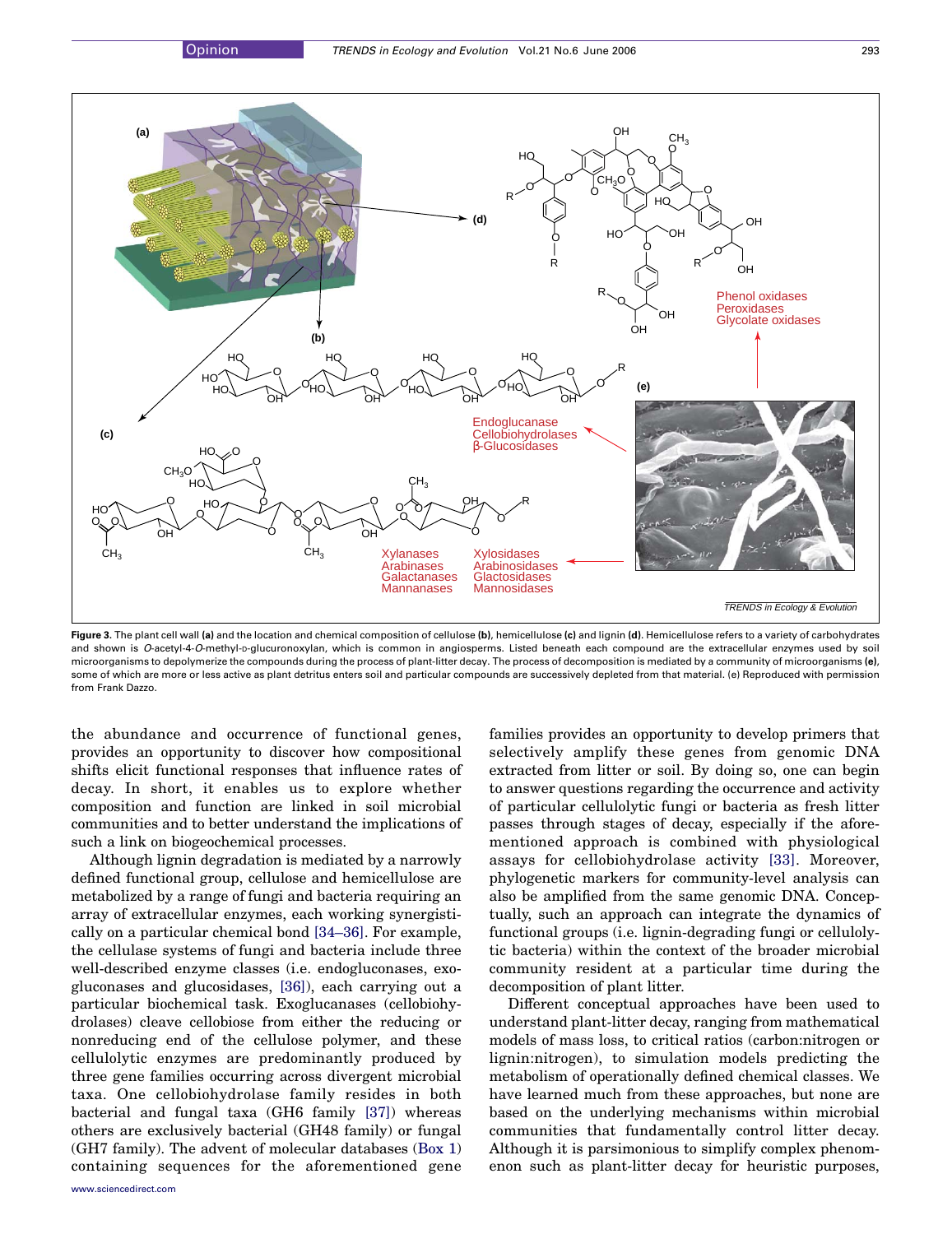<span id="page-6-0"></span>molecular approaches that we describe here provide the means to attain previously unforeseen insight into underlying physiological-, population- and communitylevel dynamics controlling a globally important biogeochemical process. Doing so should enable us to better understand the basic biology controlling litter decay and to evaluate more reliably the range of conceptual approaches that have been used to describe and predict it.

#### Concluding remarks

Microorganisms in soil, as well as other environments, engage in an array of biochemical processes, interact with one another in a dynamic community and, in turn, mediate biogeochemical cycles that are of global importance. We have argued here that a focus on functional genes, the microorganisms in which they reside, and the interaction of these organisms with the broader microbial community are a necessary complement to more traditional forms of biogeochemical inquiry. Such an approach can reveal the underlying biological dynamics that are sometimes absent from box-and-arrow conceptualizations of biogeochemistry.

Previously, biogeochemical investigation began by observing a particular process, uncovering the enzymes mediating that process, and studying the microorganisms responsible, at least those that would grow in culture. The ability to sequence genes from the environment, identify their potential function and uncover previously unknown organisms having unanticipated metabolic capabilities could transform the manner in which we build our understanding of biogeochemical dynamics in many environments. These advances mark the molecular dawn for the field of biogeochemistry.

#### Acknowledgements

The ideas in this article were fostered by support from the National Science Foundation (DEB0075397), the Office of Science (BER) US Department of Energy (DE-FG02-93ER61666), and National Research Initiative of the USDA Cooperative State Research, Education and Extension Service (2003-35107-13743). Frank Dazzo generously provided us with the SEM image in the lower right corner of [Figure 3,](#page-5-0) and several colleagues offered critical feedback; we sincerely thank them all.

#### Supplementary data

Supplementary data associated with this article can be found at [doi:10.1016/j.tree.2006.04.003](http://dx.doi.org/doi:10.1016/j.tree.2006.04.003)

#### References

- 1 Schlesinger, W.H. (2004) Better living through biogeochemistry. Ecology 85, 2402–2407
- 2 Vitousek, P.M. (1994) Beyond global warming ecology and global change. Ecology 75, 1861–1876
- 3 National Assessment Synthesis Team (2001) Climate Change Impacts on the United States: The Potential Consequences of Climate Variability and Change, Cambridge University Press
- 4 Arrigo, K.R. (2005) Marine microorganisms and global nutrient cycles. Nature 437, 349–355
- 5 Woese, C.R. (1994) There must be a prokaryote somewhere: microbiology's search for itself. Microbiol. Rev. 58, 1–9
- 6 Brock, T.D. (1987) The study of microorganisms in situ: progress and problems. In Ecology of Microbial Communities (Fletcher, M. et al., eds), pp. 1–17, Cambridge University Press
- 7 Gans, J. et al. (2005) Computational improvements reveal great bacterial diversity and high metal toxicity in soil. Science 309, 1387–1390
- 8 Woese, C.R. and Fox, G.E. (1977) Phylogenetic structure of the prokaryotic domain: the primary kingdoms. Proc. Natl. Acad. Sci. U. S. A. 74, 5088–5090
- 9 Hugenholtz, P. et al. (1998) Impact of culture-independent studies on the emerging phylogenetic view of bacterial diversity. J. Bacteriol. 180, 4765–4774
- 10 Beja, O. et al. (2000) Bacterial rhodopsin: evidence for a new type of phototrophy in the sea. Science 289, 1902–1906
- 11 Beja, O. et al. (2001) Proteorhodopsin phototrophy in the ocean. Nature 411, 786–789
- 12 Giovannoni, S.J. and Stringl, U. (2005) Molecular diversity and ecology of microbial plankton. Nature 437, 343–348
- 13 Venter, J.C. et al. (2004) Environmental genome shotgun sequencing of the Sargasso Sea. Science 304, 66–74
- 14 Oremland, R.S. et al. (2005) Whither or wither geomicrobiology in the era of 'community genomics'. Nat. Rev. Microbiol. 3, 572–578
- 15 Radajewski, S. et al. (2002) Identification of active methylotroph populations in an acidic forest soil by stable-isotope probing. Microbiology 148, 2331–2342
- 16 Jeon, C.O. et al. (2003) Discovery of a bacterium, with distinctive dioxygenase, that is responsible for in situ biodegradation in contaminated sediment. Proc. Natl. Acad. Sci. U. S. A. 100, 13591–13596
- 17 Manefield, M. et al. (2002) RNA stable isotope probing, a novel means of linking microbial community function to phylogeny. Appl. Environ. Microbiol. 68, 5367–5373
- 18 Yeager, C.M. et al. (2004) Diazotrophic community structure and function in two successional states of biological soil crusts from the Colorado plateau and Chihuahuan desert. Appl. Environ. Microbiol. 70, 973–983
- 19 Cho, J-C. and Tiedje, J.M. (2002) Quantitative detection of microbial genes by using DNA microarrays. Appl. Environ. Microbiol. 68, 1425–1430
- 20 Hawkes, C.V. et al. (2005) Plant invasion alters nitrogen cycling by modifying the soil nitrifying community. Ecol. Lett. 8, 976–985
- 21 Loreau, M. et al. (2001) Biodiversity and ecosystem functioning: current knowledge and future challenges. Science 294, 804–808
- 22 Tiedje, J.M. et al.  $(1999)$  Opening the black box of soil microbial diversity. Appl. Soil Ecol. 13, 109–122
- 23 Kolb, S. et al. (2005) Abundance and activity of uncultured methanotrophic bacteria involved in the consumption of atmospheric methane in two forest soils. Environ. Microbiol. 7, 1150–1161
- 24 Cao, D. and Parker, R. (2001) Computational modeling of eukaryotic mRNA turnover. RNA 7, 1192–1212
- 25 Naeem, S. and Wright, J.P. (2003) Disentangling biodiversity effects on ecosystem functioning: deriving solutions to a seemingly insurmountable problem. Ecol. Lett. 6, 567–579
- 26 Eviner, V.T. and Chapin, F.S., III. (2003) Functional matrix: a conceptual framework for predicting multiple plant effects on ecosystem processes. Annu. Rev. Ecol. Evol. Syst. 34, 455–485
- 27 Frankland, J.C. (1998) Fungal succession unraveling the unpredictable. Mycol. Res. 102, 1–15
- 28 Kirk, T.K. and Farrell, R.L. (1987) Enzymatic 'combustion': the microbial degradation of lignin. Annu. Rev. Microbiol. 41, 465–505
- 29 Pointing, S.B. et al. (2005) Screening of basidiomycetes and xylaricaceous fungi for lignin peroxidase and laccase gene-specific sequences. Mycol. Res. 109, 115–124
- 30 Gettemy, J.A. et al. (1998) Reverse transcription-PCR of the regulation of the manganese peroxidase gene family. Appl. Environ. Microbiol. 64, 569–574
- 31 Lyons, J.I. et al. (2003) Diversity of ascomycete laccase gene sequences in a southeastern US salt marsh. Microb. Ecol. 45, 270–281
- 32 Luis, P. et al. (2004) Diversity of laccase genes from basidiomycetes in a forest soil. Soil Biol. Biochem. 36, 1025–1036
- 33 Saiya-Cork, K.R. et al. (2002) The effects of long-term nitrogen deposition on extracellular enzyme activity in an Acer saccharum forest soil. Soil Biol. Biochem. 34, 1309–1315
- 34 Shallom, D. and Shoham, Y. (2003) Microbial hemicellulases. Curr. Opin. Microbiol. 6, 219–228